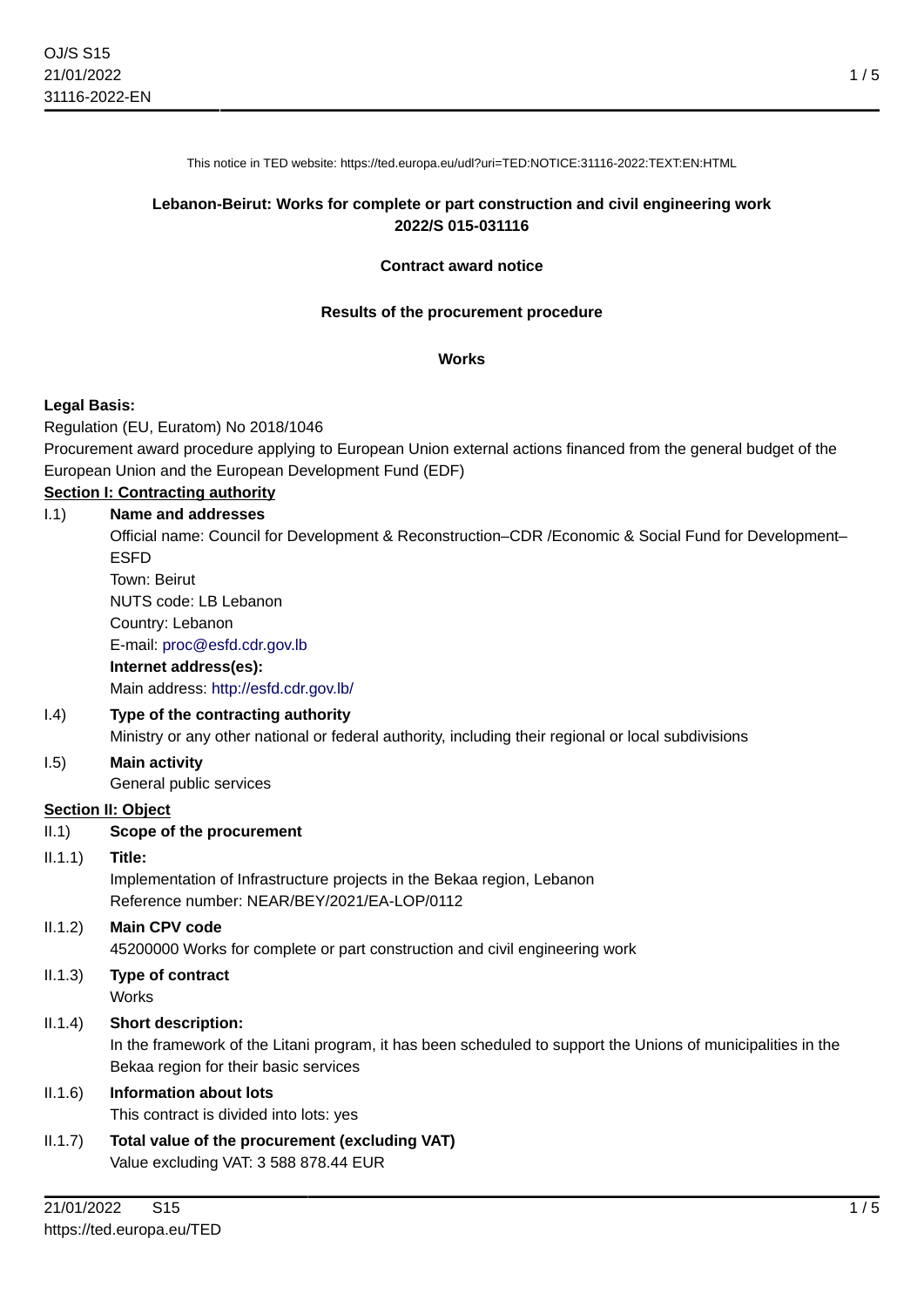| II.2)    | <b>Description</b>                                                                                                                                                                                                                                                             |
|----------|--------------------------------------------------------------------------------------------------------------------------------------------------------------------------------------------------------------------------------------------------------------------------------|
| II.2.1)  | Title:<br><b>Water Projects</b><br>Lot No: 1                                                                                                                                                                                                                                   |
| II.2.2)  | <b>Additional CPV code(s)</b><br>45240000 Construction work for water projects<br>45200000 Works for complete or part construction and civil engineering work                                                                                                                  |
| II.2.3)  | Place of performance<br>NUTS code: LB Lebanon<br>Main site or place of performance:<br>Lebanon                                                                                                                                                                                 |
| II.2.4)  | Description of the procurement:<br>Water Projects Bekaa region, Lebanon                                                                                                                                                                                                        |
| II.2.5)  | Award criteria<br>Price                                                                                                                                                                                                                                                        |
| II.2.11) | <b>Information about options</b><br>Options: no                                                                                                                                                                                                                                |
| II.2.13) | <b>Information about European Union funds</b><br>The procurement is related to a project and/or programme financed by European Union funds: yes<br>Identification of the project:<br>Neighbourhood - ENI/2017/40299 - Local development programme along the Litani River Basin |
| II.2.14) | <b>Additional information</b>                                                                                                                                                                                                                                                  |
| II.2)    | <b>Description</b>                                                                                                                                                                                                                                                             |
| II.2.1)  | Title:<br>Solar powered systems for water sources<br>Lot No: 2                                                                                                                                                                                                                 |
| II.2.2)  | <b>Additional CPV code(s)</b><br>09330000 Solar energy<br>45200000 Works for complete or part construction and civil engineering work                                                                                                                                          |
| II.2.3)  | <b>Place of performance</b><br>NUTS code: LB Lebanon<br>Main site or place of performance:<br>Lebanon                                                                                                                                                                          |
| II.2.4)  | Description of the procurement:<br>Solar powered systems for water sources in Bekaa                                                                                                                                                                                            |
| II.2.5)  | Award criteria<br>Price                                                                                                                                                                                                                                                        |
| II.2.11) | Information about options<br>Options: no                                                                                                                                                                                                                                       |
| II.2.13) | <b>Information about European Union funds</b><br>The procurement is related to a project and/or programme financed by European Union funds: yes<br>Identification of the project:<br>Neighbourhood - ENI/2017/40299 - Local development programme along the Litani River Basin |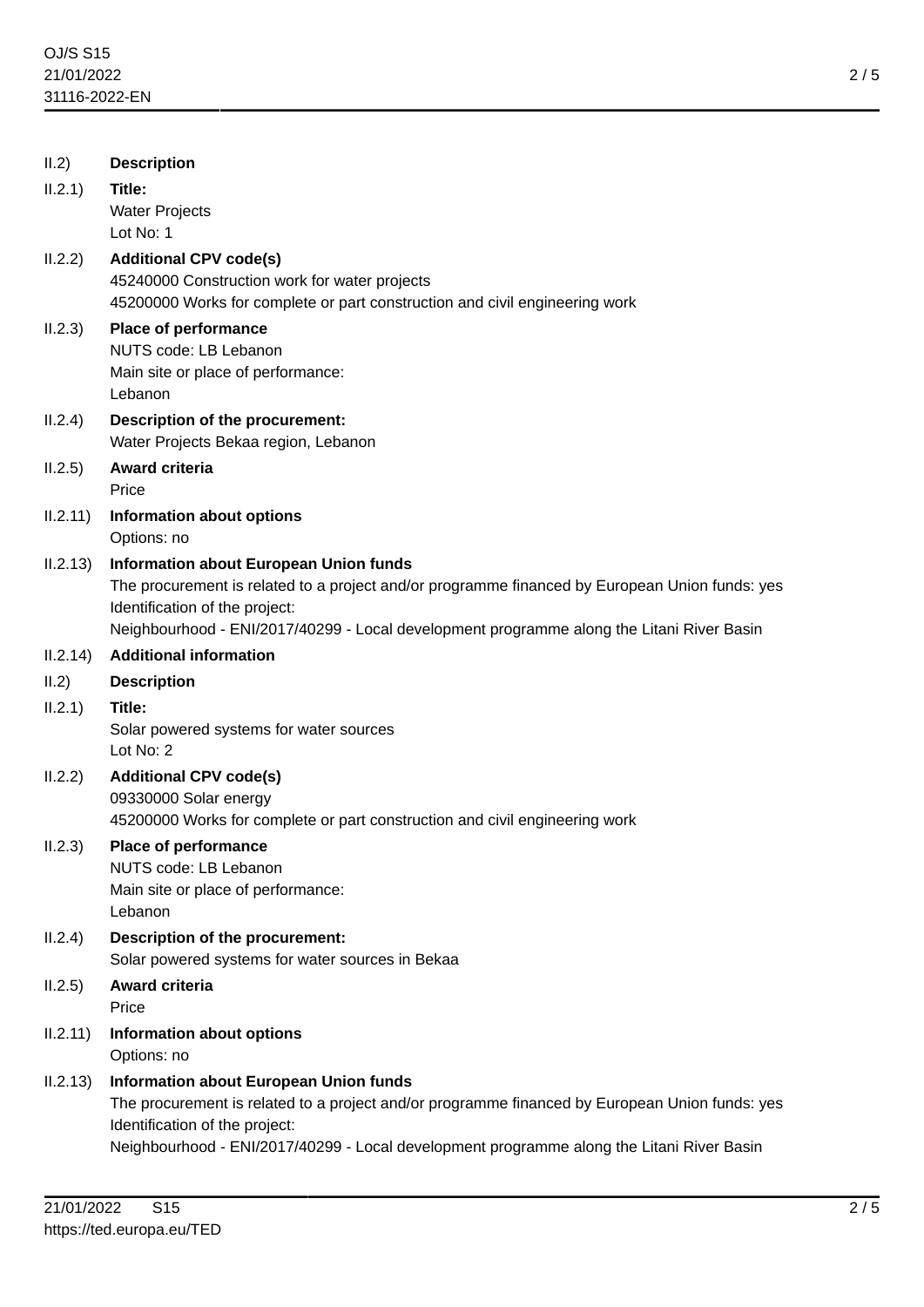# II.2.14) **Additional information**

# **Section IV: Procedure**

# IV.1) **Description**

IV.1.1) **Type of procedure** Open procedure

# IV.1.3) **Information about a framework agreement or a dynamic purchasing system**

IV.1.8) **Information about the Government Procurement Agreement (GPA)** The procurement is covered by the Government Procurement Agreement: no

# IV.2) **Administrative information**

- IV.2.1) **Previous publication concerning this procedure** Notice number in the OJ S: [2021/S 123-324802](https://ted.europa.eu/udl?uri=TED:NOTICE:324802-2021:TEXT:EN:HTML)
- IV.2.8) **Information about termination of dynamic purchasing system**
- IV.2.9) **Information about termination of call for competition in the form of a prior information notice**

# **Section V: Award of contract**

**Contract No:** ENI/2021/428-570

#### **Lot No:** 1

# **Title:**

Implementation of Infrastructure projects in the Bekaa region, Lebanon - Water Projects

A contract/lot is awarded: yes

# V.2) **Award of contract**

V.2.1) **Date of conclusion of the contract:** 08/12/2021

# V.2.2) **Information about tenders** Number of tenders received: 14

The contract has been awarded to a group of economic operators: no

# V.2.3) **Name and address of the contractor**

Official name: Al Madar Trading and Contracting SARL National registration number: 48648 Postal address: Mar Elias, Hassanieh Building, 1st floor Town: Beirut NUTS code: LB Lebanon Country: Lebanon Internet address: <www.almadar.org>

The contractor is an SME: no

V.2.4) **Information on value of the contract/lot (excluding VAT)** Total value of the contract/lot: 1 940 425.44 EUR

# V.2.5) **Information about subcontracting**

# **Section V: Award of contract**

**Contract No:** ENI/2021/428-571

**Lot No:** 2

# **Title:**

Implementation of infrastructure projects in the Bekaa region, lot no 2: solar powered systems for water sources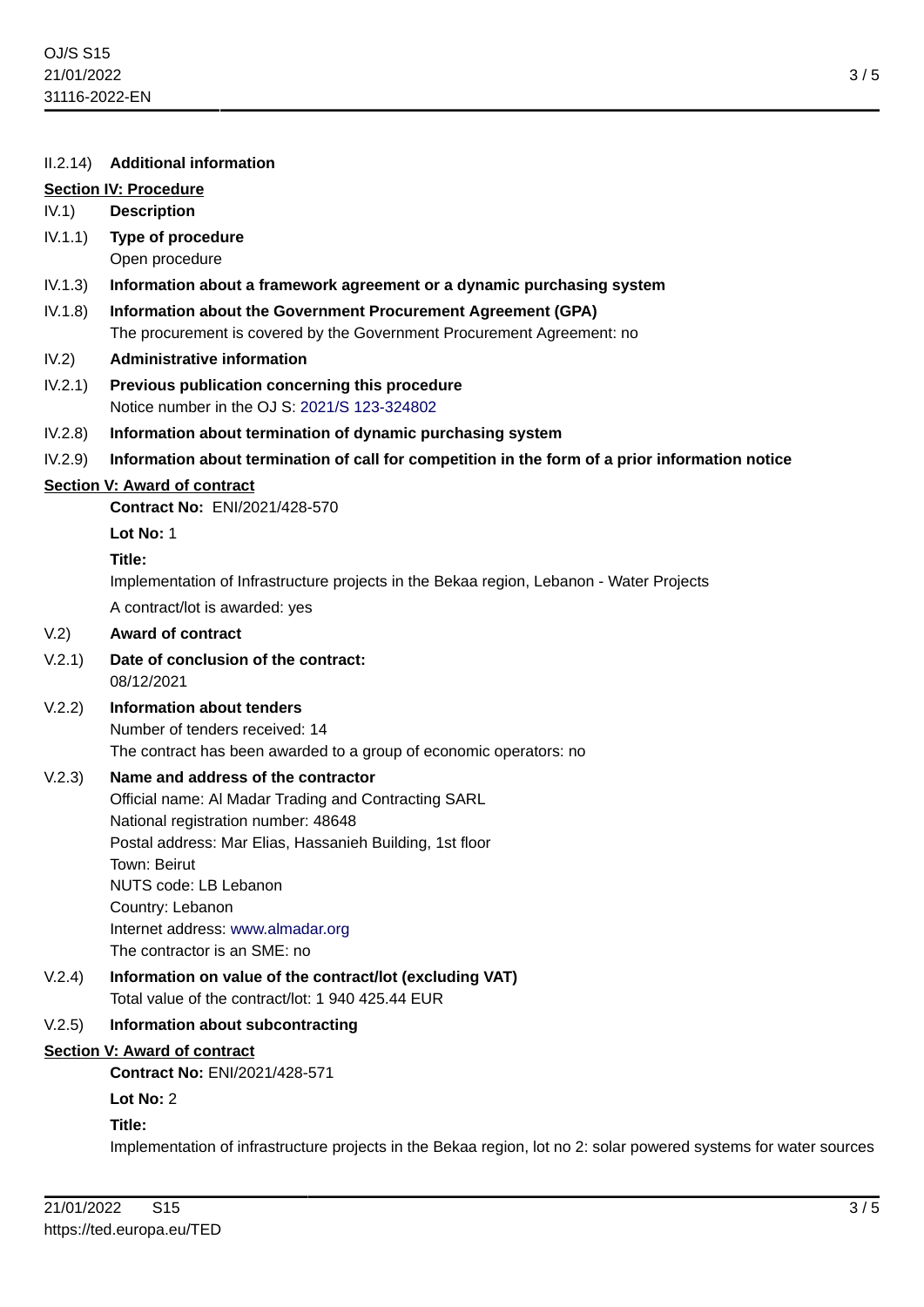A contract/lot is awarded: yes

# V.2) **Award of contract**

- V.2.1) **Date of conclusion of the contract:** 20/12/2021
- V.2.2) **Information about tenders** Number of tenders received: 4 The contract has been awarded to a group of economic operators: yes

#### V.2.3) **Name and address of the contractor**

Official name: Engineer Elie N. Maalouf Company SAL National registration number: 2026112 Postal address: main street, Building 299, 5th floor Town: Sin el fil NUTS code: LB Lebanon Country: Lebanon Internet address: <www.maaloufgroup.com> The contractor is an SME: no

#### V.2.3) **Name and address of the contractor**

Official name: Matrix Power Networks S.A.L National registration number: 6004385 Postal address: Hamra Street, Broadway centre, 10th floor Town: Beirut NUTS code: LB Lebanon Country: Lebanon Internet address: <www.matrixpowerlb.com> The contractor is an SME: no

V.2.4) **Information on value of the contract/lot (excluding VAT)** Total value of the contract/lot: 1 648 453.00 EUR

# V.2.5) **Information about subcontracting**

# **Section VI: Complementary information**

# VI.3) **Additional information:**

#### VI.4) **Procedures for review**

# VI.4.1) **Review body**

Official name: General Court of the European Union Postal address: Rue du Fort Niedergrünewald Town: Luxembourg Postal code: 2925 Country: Luxembourg E-mail: [GC.Registry@curia.europa.eu](mailto:GC.Registry@curia.europa.eu) Telephone: +352 4303-1 Internet address: <http://curia.europa.eu>

#### VI.4.3) **Review procedure**

Precise information on deadline(s) for review procedures: Please consult the procurement documents available at the address indicated in Section I.3.

# VI.5) **Date of dispatch of this notice:**